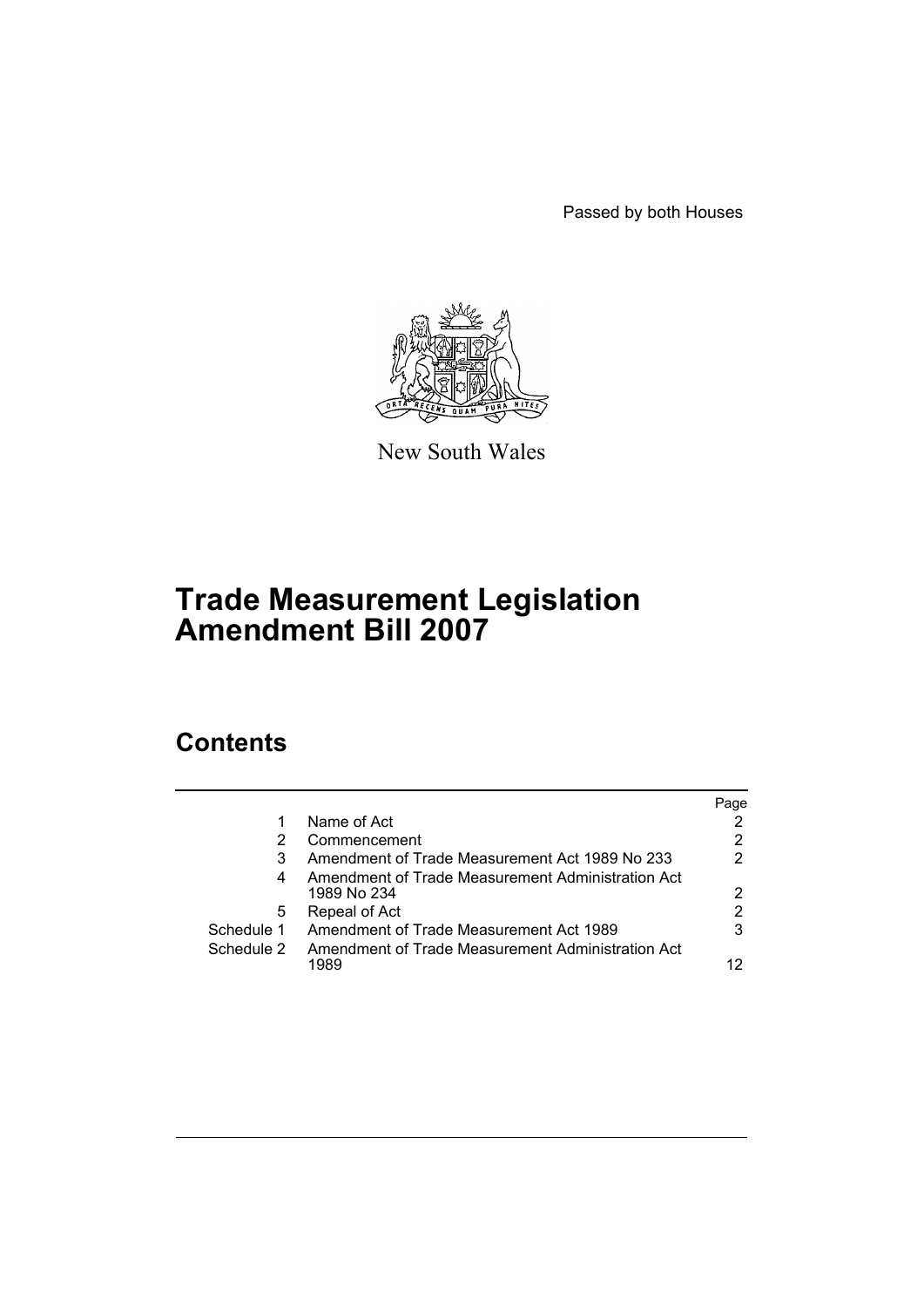*I certify that this public bill, which originated in the Legislative Assembly, has finally passed the Legislative Council and the Legislative Assembly of New South Wales.*

> *Clerk of the Legislative Assembly. Legislative Assembly, Sydney, , 2007*



New South Wales

# **Trade Measurement Legislation Amendment Bill 2007**

Act No , 2007

An Act to amend the *Trade Measurement Act 1989* and the *Trade Measurement Administration Act 1989* to adopt changes to maintain uniform trade measurement legislation agreed between the States and Territories; and for other purposes.

*I have examined this bill and find it to correspond in all respects with the bill as finally passed by both Houses.*

*Assistant Speaker of the Legislative Assembly.*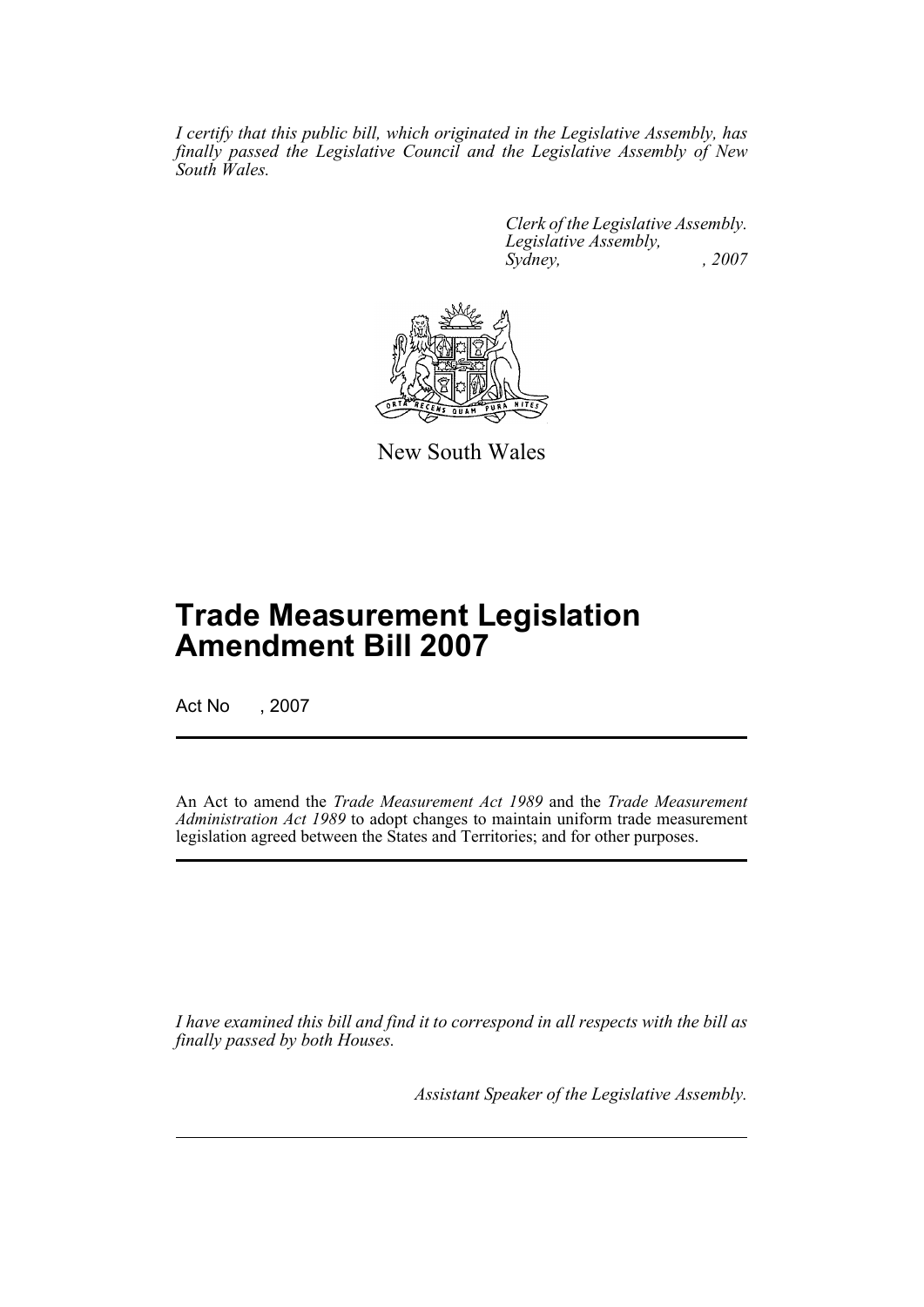# <span id="page-2-0"></span>**The Legislature of New South Wales enacts:**

# **1 Name of Act**

This Act is the *Trade Measurement Legislation Amendment Act 2007*.

# <span id="page-2-1"></span>**2 Commencement**

This Act commences on a day to be appointed by proclamation.

# <span id="page-2-2"></span>**3 Amendment of Trade Measurement Act 1989 No 233**

The *Trade Measurement Act 1989* is amended as set out in Schedule 1.

# <span id="page-2-3"></span>**4 Amendment of Trade Measurement Administration Act 1989 No 234**

The *Trade Measurement Administration Act 1989* is amended as set out in Schedule 2.

# <span id="page-2-4"></span>**5 Repeal of Act**

- (1) This Act is repealed on the day following the day on which this Act commences.
- (2) The repeal of this Act does not, because of the operation of section 30 of the *Interpretation Act 1987*, affect any amendment made by this Act.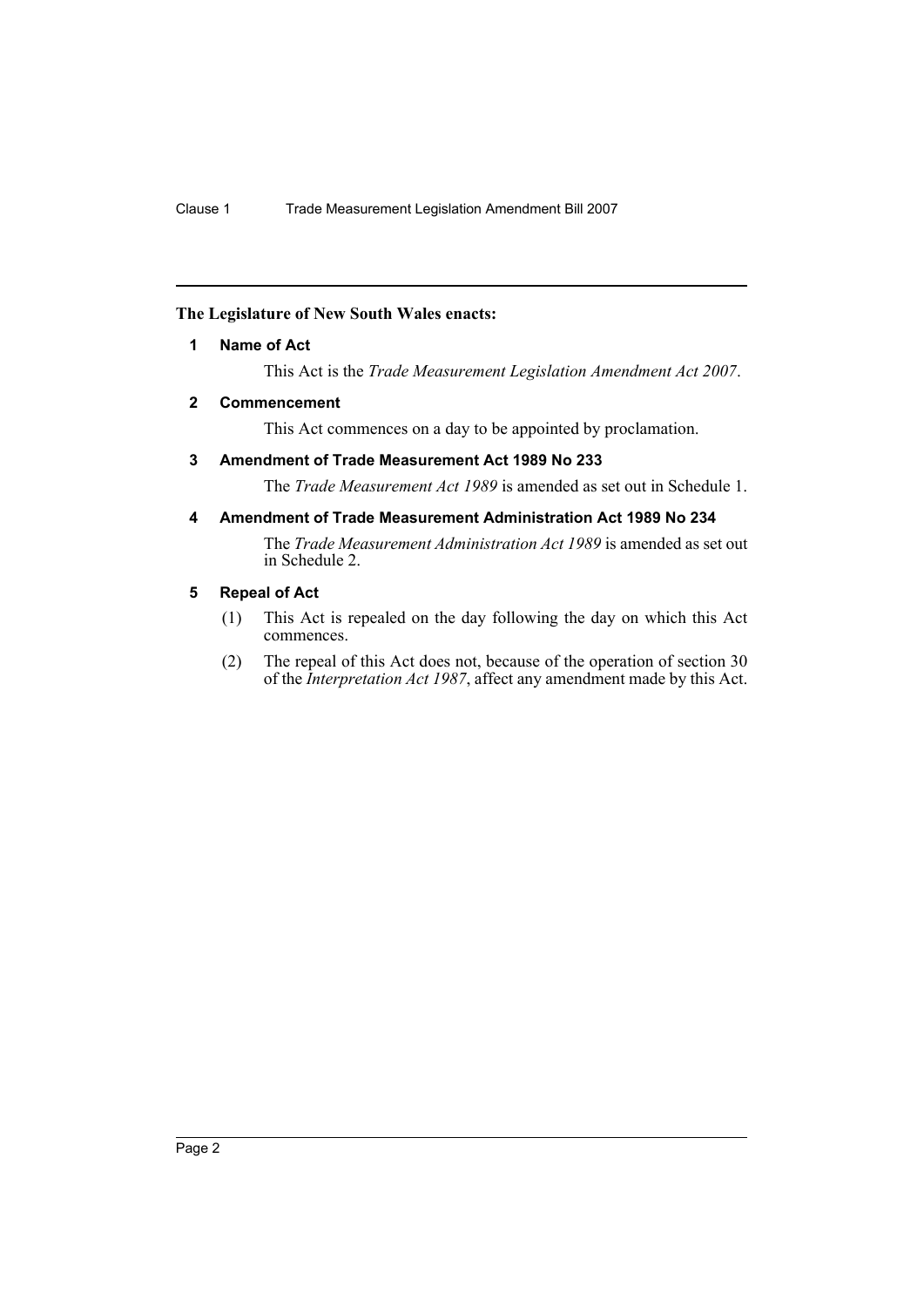Amendment of Trade Measurement Act 1989 Schedule 1

# <span id="page-3-0"></span>**Schedule 1 Amendment of Trade Measurement Act 1989**

(Section 3)

#### **[1] Section 3 Definitions**

Omit "pattern that" from the definition of *class 4 measuring instrument* in section  $3(1)$ .

Insert instead "pattern that, in accordance with the approved pattern".

# **[2] Section 3 (1), definition of "class 4 measuring instrument"**

Omit "is marked with a symbol" from paragraph (b) of the definition.

Insert instead "has a symbol on it".

# **[3] Section 3 (1)**

Insert in alphabetical order:

*firewood* means any wood, including dockings, edgings, mill ends, offcuts and timber products, that:

- (a) is intended for use as firewood, and
- (b) is in billets or lengths of not more than 2.4 m.

*pack*, for the purpose of deciding who packs or has packed an article as a pre-packed article, includes authorise, direct, cause or permit a person to pack an article as a pre-packed article.

*use*, in relation to the use of a measuring instrument for trade, includes:

- (a) have the measuring instrument in possession for use, and
- (b) make the measuring instrument available for use, and
- (c) authorise, direct, cause or permit a person to do an act mentioned in paragraph (a) or  $(b)$  or anything else that is the use of a measuring instrument for trade.

*weighbridge suitability statement*, for a public weighbridge licence, means a statement, signed by the administering authority, that the weighbridge mentioned in the licence is suitable for use as a public weighbridge.

# **[4] Section 3 (1), definition of "sell"**

Omit "paragraph (a), (b), (c) or (d)" from paragraph (e) of the definition.

Insert instead "paragraphs (a)–(d) or anything else that is a sale".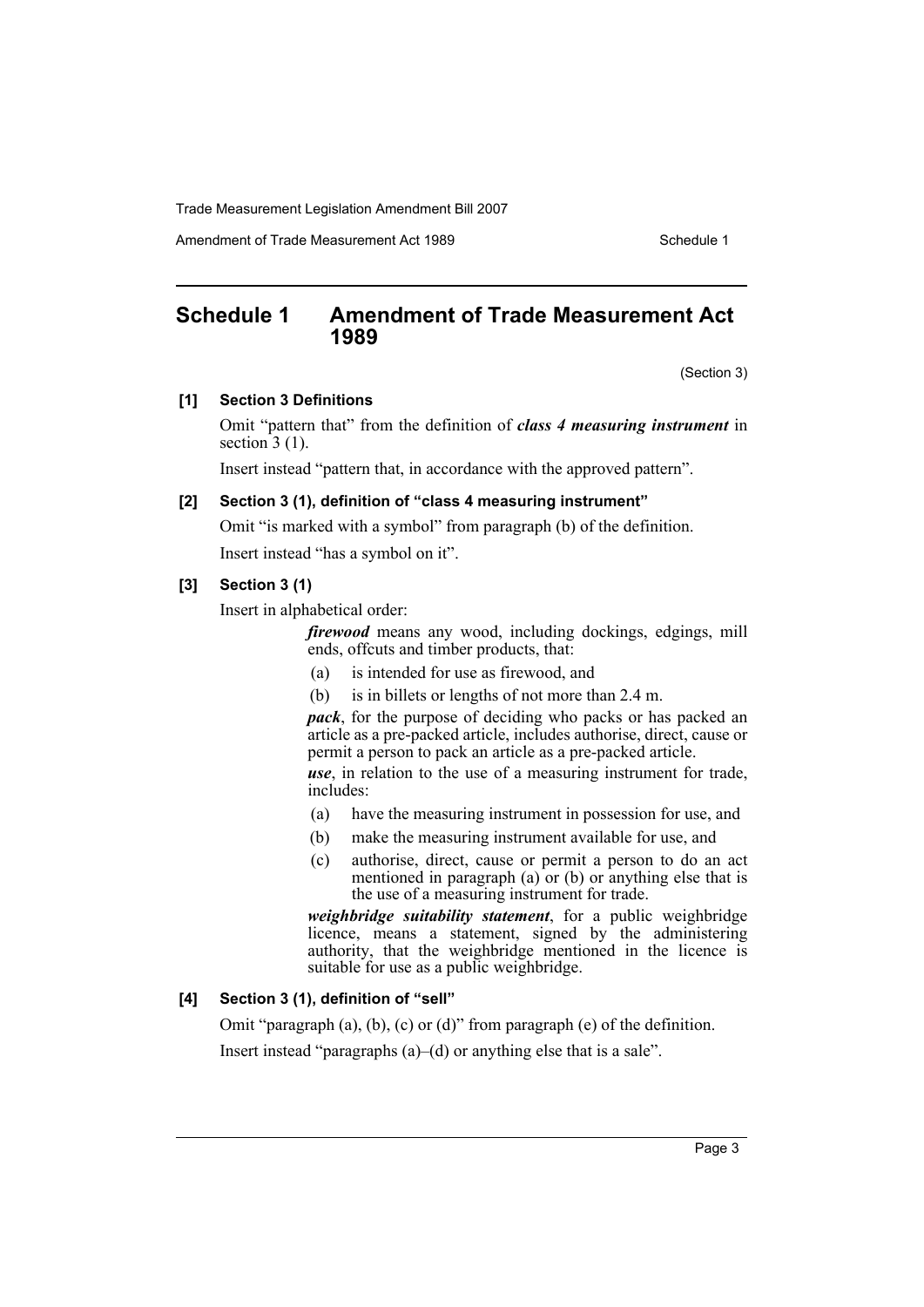Schedule 1 Amendment of Trade Measurement Act 1989

# **[5] Section 7 Measuring instruments used for trade must be marked**

Omit "is taken not to have committed" from section 7 (4). Insert instead "may not be prosecuted for".

# **[6] Section 7A Use of class 4 measuring instruments**

Omit section 7A (b). Insert instead:

(b) for weighing a thing to decide freight or haulage charges for the thing, or

# **[7] Section 7B Use of measuring instruments for pre-packed articles** Omit "is approved for trade use under the National Measurement Act". Insert instead "is of an approved pattern".

# **[8] Section 8 Unjust measurement**

Omit "is taken not to have committed" from section 8 (5). Insert instead "may not be prosecuted for".

# **[9] Section 9 Supplying incorrect etc measuring instrument**

Omit "for trade" from section 9 (2) where thirdly occurring.

# **[10] Section 9 (2A)**

Insert after section 9 (2):

(2A) Subject to subsection (3) (b), it does not matter whether the person who used the measuring instrument purchased it or took it on lease, hire or loan for trade.

# **[11] Section 23**

Omit the section. Insert instead:

# **23 Incorrect measurement or price calculation**

- (1) This section applies to a person who, for the purpose of the sale of an article at a price determined by reference to the measurement of the article, operates a measuring instrument to measure the article or decides the measurement of the article.
- (2) For the purposes of this section:
	- (a) a reference to the person's measurement of the article is a reference to the person's operation of the measuring instrument or measurement of the article as mentioned in subsection (1), and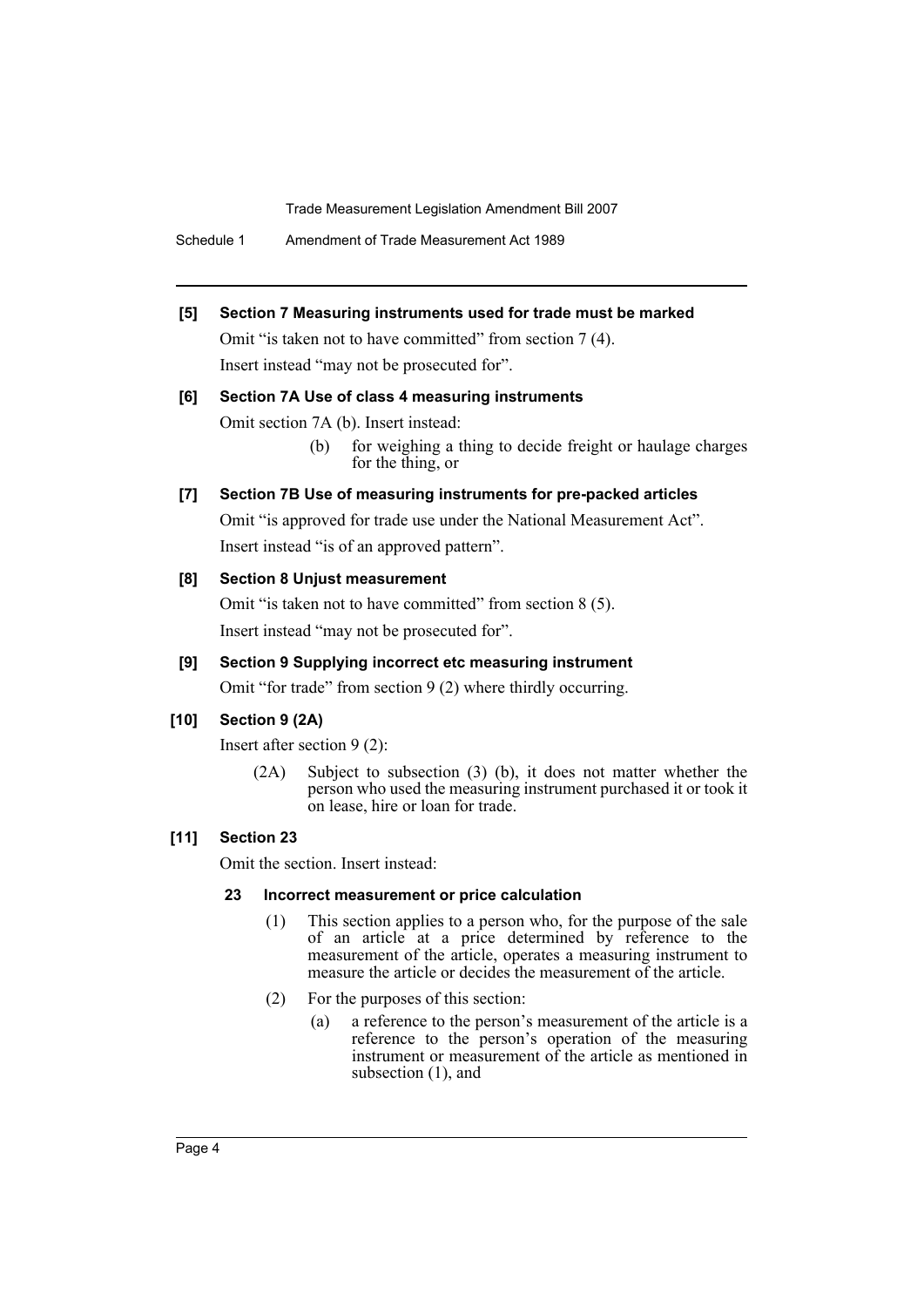Amendment of Trade Measurement Act 1989 **Schedule 1** Schedule 1

- (b) it does not matter whether the person's measurement of the article is for the article's sale by the person or by anyone else at any time.
- (3) For any sale of the article at any time, the person commits an offence if, because of the person's measurement of the article:
	- (a) the person directly or indirectly misleads any party to the sale as to the measurement of the article or the calculation of the price, to the party's detriment, or
	- (b) the price paid or required to be paid is not the price correctly determined by reference to the correct measurement of the article and as a result any party to the sale suffers or would suffer detriment.

Penalty: \$20,000.

# **[12] Section 25A**

Insert after section 25:

#### **25A Special provision for sale of firewood by volume**

To apply section 23 to a sale of firewood by volume, the volume stated for the sale of the firewood (*the stated volume*) is taken to comply with that section if, when the firewood is stacked with as few gaps as practicable, the volume worked out using the stack's dimensions is at least the stated volume.

#### **[13] Section 44 Application for licence**

Insert "for a single weighbridge" after "licence" in section 44 (1) (b).

# **[14] Section 44 (2A) and (2B)**

Insert after section 44 (2):

- (2A) If the licensing authority grants a licence to a partnership, the licence must state:
	- (a) the names of all the partners, and
	- (b) if the partnership has a registered business name, the registered business name.
- (2B) Each partner stated in the licence, including the licence as amended under section 54B, is taken to be a holder of the licence.

#### **[15] Section 44 (3)**

Omit "The application". Insert instead "An application under this section".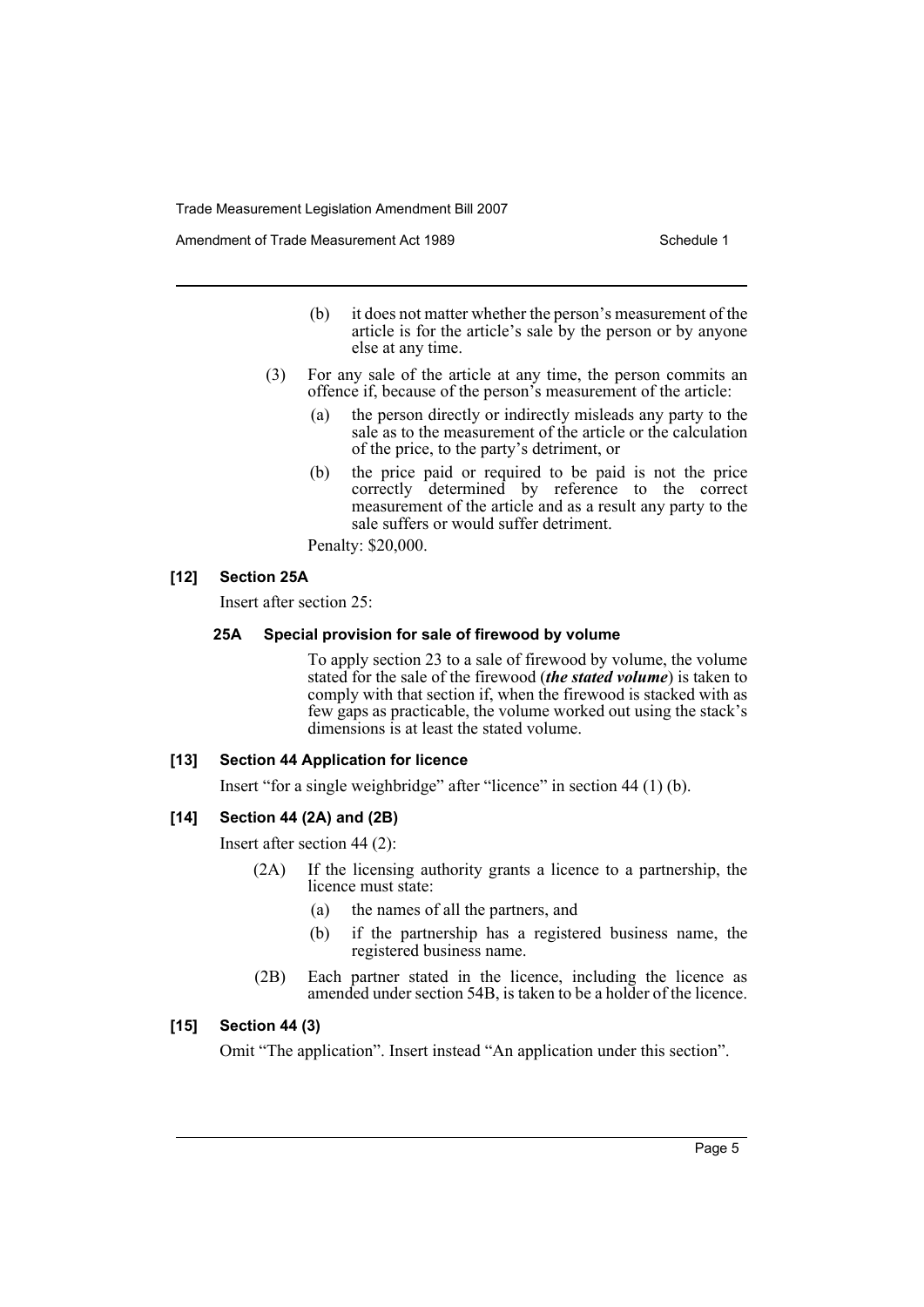Schedule 1 Amendment of Trade Measurement Act 1989

#### **[16] Section 45 Grounds for refusal**

Insert after section 45 (1):

- (1A) If the applicant is a partnership, subsection (1) applies to each member of the partnership.
- (1B) Also, for a public weighbridge licence application for a weighbridge, the licensing authority must refuse the application if the administering authority considers the weighbridge is not suitable for use as a public weighbridge.

#### **[17] Section 50 Conditions on all public weighbridge licences**

Omit section 50 (1) (a). Insert instead:

- (a) a condition that the licensee must not operate the weighbridge mentioned in the licence unless the licence or a copy of the licence has a weighbridge suitability statement written on it that is in force,
- (aa) a condition that the weighbridge suitability statement is in force only until the end of:
	- (i) the period for which the fee payable in relation to the statement has been paid, or
	- (ii) the period as extended under section 52A,
- (ab) a condition that the weighbridge mentioned in the licence is to be located at the place stated in the licence,

# **[18] Section 50 (1) (b)**

Omit "a weighbridge operated pursuant to the licence".

Insert instead "the weighbridge mentioned in the licence".

#### **[19] Sections 52A and 52B**

Insert after section 52:

#### **52A Continuation of weighbridge suitability statement in particular circumstances**

- (1) This section applies if:
	- (a) before the end of the period for which a weighbridge suitability statement is in force for a particular weighbridge, a licensee pays the fee for a new weighbridge suitability statement, and
	- (b) the administering authority has not caused the weighbridge to be examined for the purpose of providing a new weighbridge suitability statement.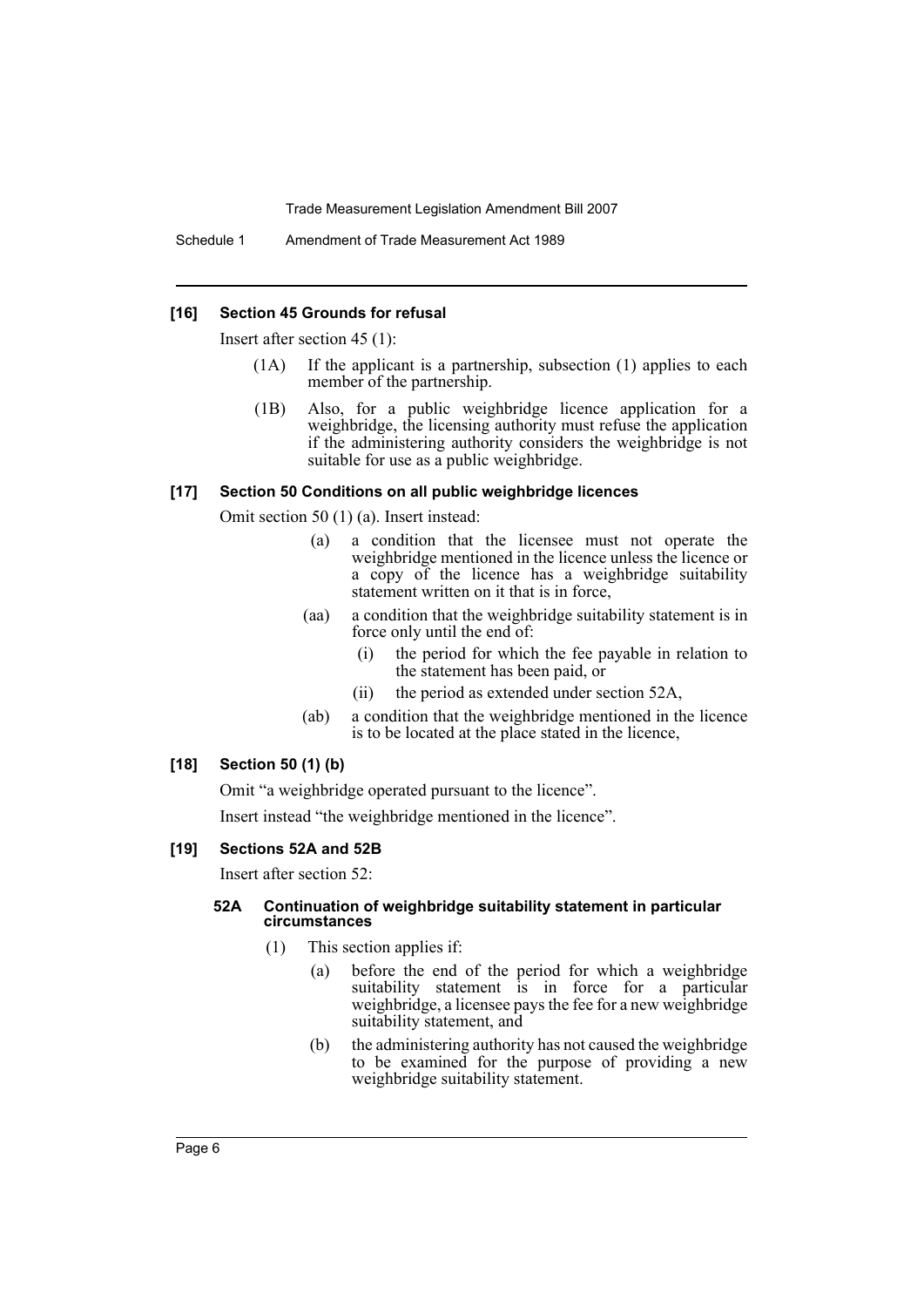Amendment of Trade Measurement Act 1989 **Schedule 1** Schedule 1

- (2) The licensee may continue to operate the weighbridge under the licence until the administering authority:
	- (a) issues to the licensee a copy of the public weighbridge licence for the weighbridge with a weighbridge suitability statement on it in force for the period for which the fee payable in relation to the statement has been paid, or
	- (b) decides the weighbridge is no longer suitable for use as a public weighbridge and gives written notice of the decision to the licensee under section 52B (2).

#### **52B If weighbridge no longer suitable for use as public weighbridge**

- (1) This section applies if the administering authority decides a public weighbridge is no longer suitable for use as a public weighbridge.
- (2) The administering authority may give the licensee a notice stating:
	- (a) why the administering authority considers the public weighbridge is no longer suitable for use as a public weighbridge, and
	- (b) that the licensee may make written representations to the administering authority within 28 days stating why the licensee considers the public weighbridge licence for the public weighbridge should not be cancelled.
- (3) After considering any representations made to the administering authority, the administering authority may:
	- (a) decide to take no further action against the licensee, or
	- (b) recommend to the licensing authority that the public weighbridge licence for the public weighbridge be cancelled.
- (4) The licensing authority may cancel the licence on the recommendation of the administering authority under subsection (3) (b).
- (5) The administering authority must give the licensee a written notice stating:
	- (a) the decision and the reason for the decision, and
	- (b) that if the licensing authority cancels the licensee's licence, the licensee may apply to the review tribunal under the Administration Act for a review of the decision of the licensing authority.
- (6) This section does not limit section 7.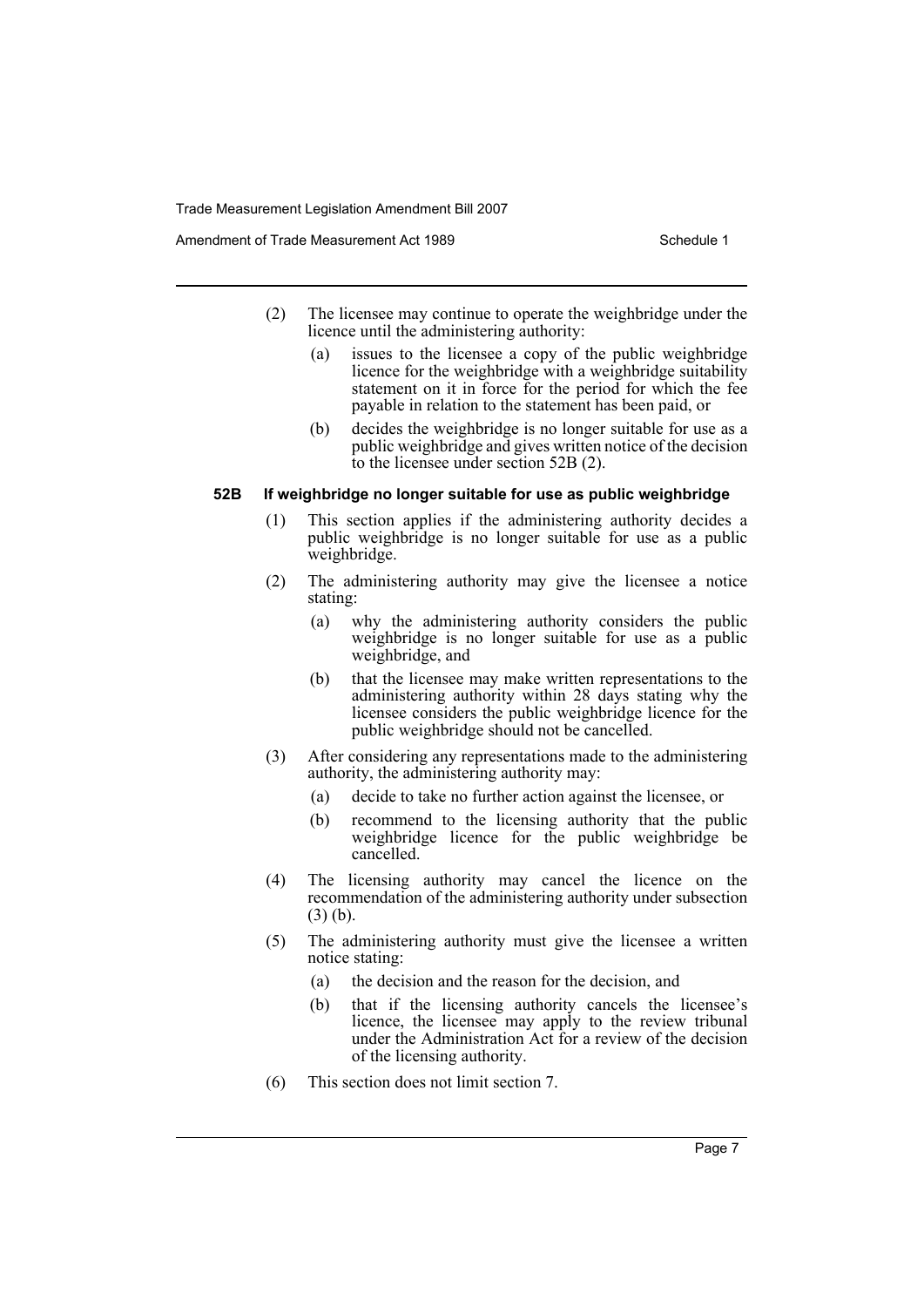Schedule 1 Amendment of Trade Measurement Act 1989

#### **[20] Section 54 Surrender etc of licence**

Omit "A licence" from section 54 (2).

Insert instead "Subject to section 54B, a licence".

# **[21] Sections 54A–54D**

Insert after section 54:

# **54A Effect of relocation of licensed weighbridge**

- (1) This section applies if a licensee moves a weighbridge from the location at which it was inspected before the issue of the weighbridge suitability statement for the weighbridge to another location at the place stated in the licence.
- (2) The public weighbridge licence for the weighbridge is taken to have been surrendered under section 54.

#### **54B Application to change licence holders due to change of partnership**

- (1) This section applies if:
	- (a) a partnership is the holder of a licence, and
	- (b) there is or is proposed to be a change to the membership of the partnership (*the change*) with at least one partner before the change continuing as a partner after the change.
- (2) The partnership may apply to the licensing authority to amend the licence to state the partners who are or will be the partners after the change.
- (3) To the extent the change consists of a person ceasing to be a partner, the licensing authority must grant the application and amend the licence to remove the name of the partner from the licence.
- (4) To the extent the change involves a new partner being admitted to the partnership:
	- (a) the application must include the information about the new partner that the new partner would have to give to the licensing authority when applying for a licence of that kind, and
	- (b) after considering the application, the licensing authority must:
		- (i) grant the application and amend the licence to include the name of the new partner, or
		- (ii) refuse the application under subsection (5).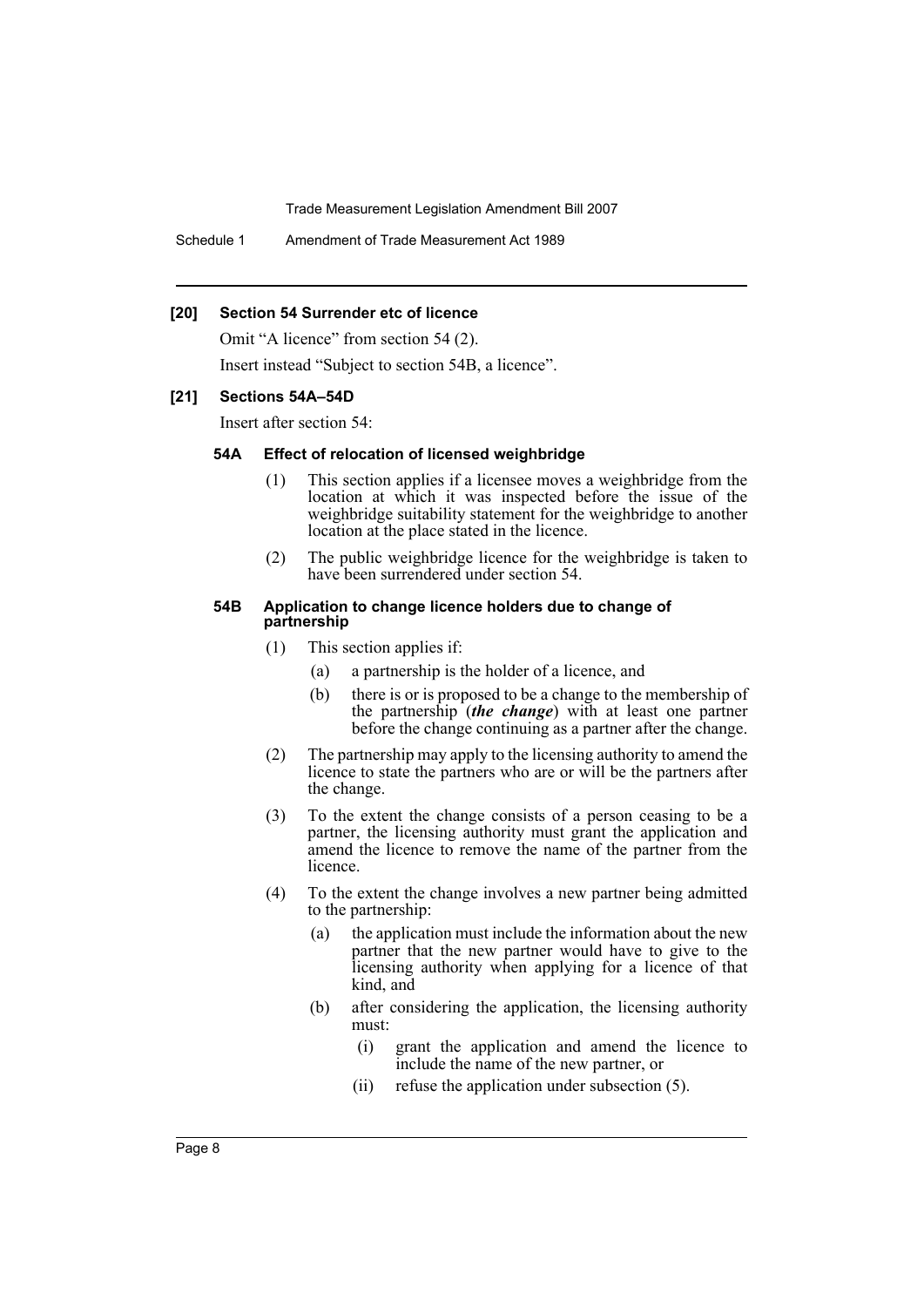Amendment of Trade Measurement Act 1989 **Schedule 1** Schedule 1

- (5) The licensing authority must refuse an application to which subsection  $\overline{(4)}$  applies if it would be refused under section 45 were it an application by the new partner for the licence.
- (6) If the licensing authority refuses the application, the licensing authority must notify the partnership of the grounds for the refusal and the right of review of the refusal under section 59.
- (7) If an application is granted relating to a change that is to happen at a later time, the licensing authority must amend the licence in accordance with the application from the later time.
- (8) To amend a licence under this section, the licensing authority may endorse the amendment on the licence held by the partnership, or replace the licence with a licence stating the membership of the partnership after the change.
- (9) An application must be accompanied by the application fee prescribed under the Administration Act.

# **54C Effect on licence of application under s 54B**

- (1) This section applies if a change within the meaning of section 54B happens:
	- (a) not more than 28 days before an application under the section is made, or
	- (b) after the application is made but before it is decided.
- (2) From the day of the change, the relevant licence is taken to be held by the partnership as it exists after the change, and each partner is taken to be a holder of the licence, until:
	- (a) the application is granted, or
	- (b) if the application is refused—the end of the period allowed under the *Administrative Decisions Tribunal Act 1997* for a review and, if the partnership applies for a review of the refusal, the end of the review.

#### **54D Application to amend condition of licence**

- (1) A licensee under a servicing licence may apply to the licensing authority for an amendment to a condition of the licence of a kind mentioned in section 48 (2).
- (2) The licensing authority may amend or refuse to amend the licence.
- (3) An application must be accompanied by the application fee prescribed under the Administration Act.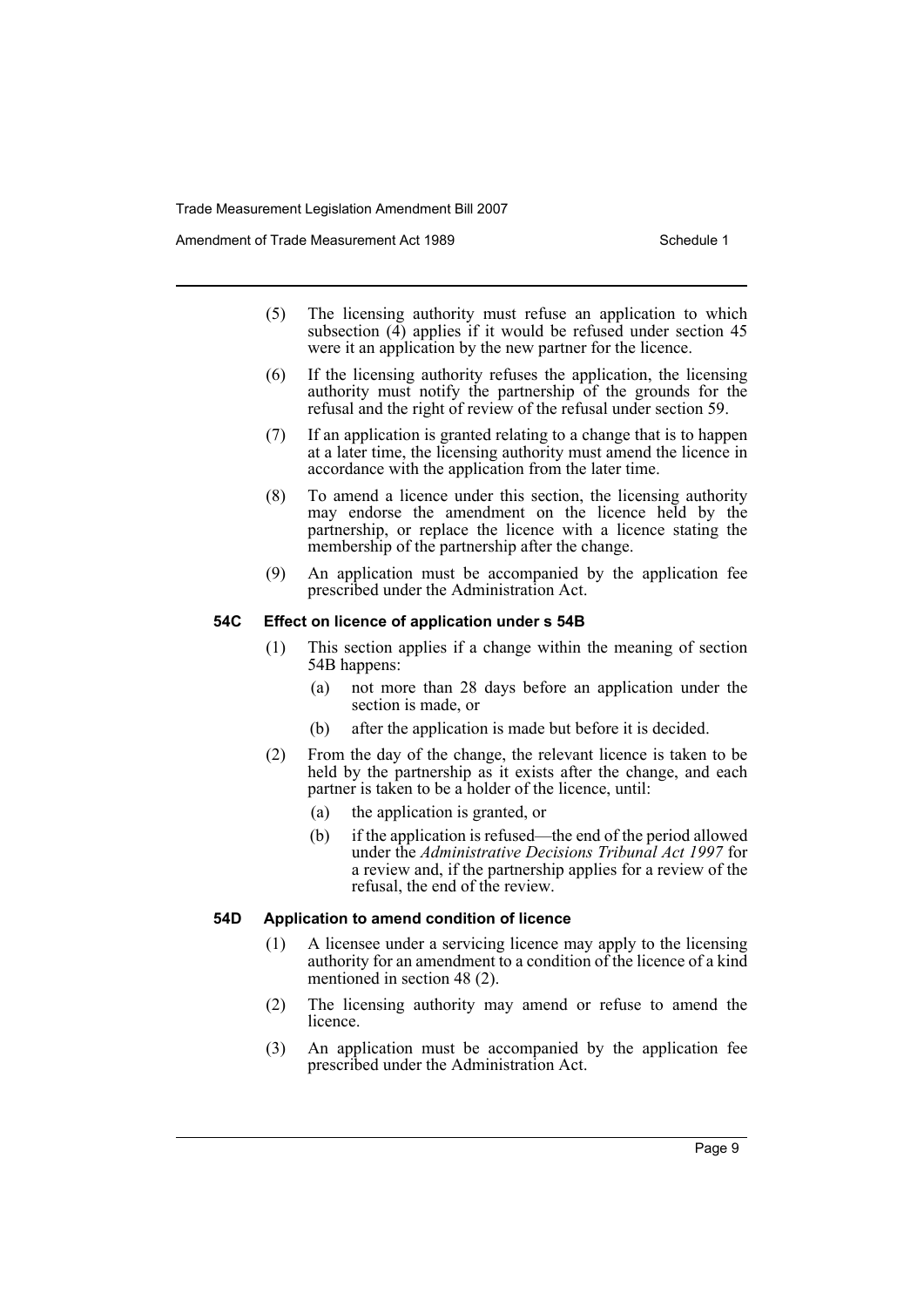Schedule 1 Amendment of Trade Measurement Act 1989

# **[22] Section 56 Grounds for disciplinary action**

Insert at the end of the section:

(2) A ground for disciplinary action under subsection (1) exists in relation to a licensee who is a partnership if the ground exists in relation to any one or more of the members of the partnership.

# **[23] Section 59 Rights of review**

Insert "or an amendment of a licence" after "licence" in section 59 (a).

# **[24] Section 59 (ea)**

Insert after section 59 (e):

(ea) to cancel a public weighbridge licence because the public weighbridge mentioned in the licence is no longer suitable for use as a public weighbridge, or

# **[25] Section 80 Regulations**

Omit section 80 (2) (n). Insert instead:

(n) weighbridge suitability statements,

# **[26] Section 80 (2) (v)**

Insert after section 80 (2) (u):

(v) the approval of forms for use under this Act.

# **[27] Part IX**

Insert after section 81:

# **Part IX Transitional provisions for Trade Measurement Legislation Amendment Act 2007**

# **82 Certificates of suitability**

A certificate of suitability for a public weighbridge, that is in force immediately before the commencement of the *Trade Measurement Legislation Amendment Act 2007*, is taken to be a weighbridge suitability statement for the weighbridge's public weighbridge licence expiring when the certificate of suitability would otherwise have expired.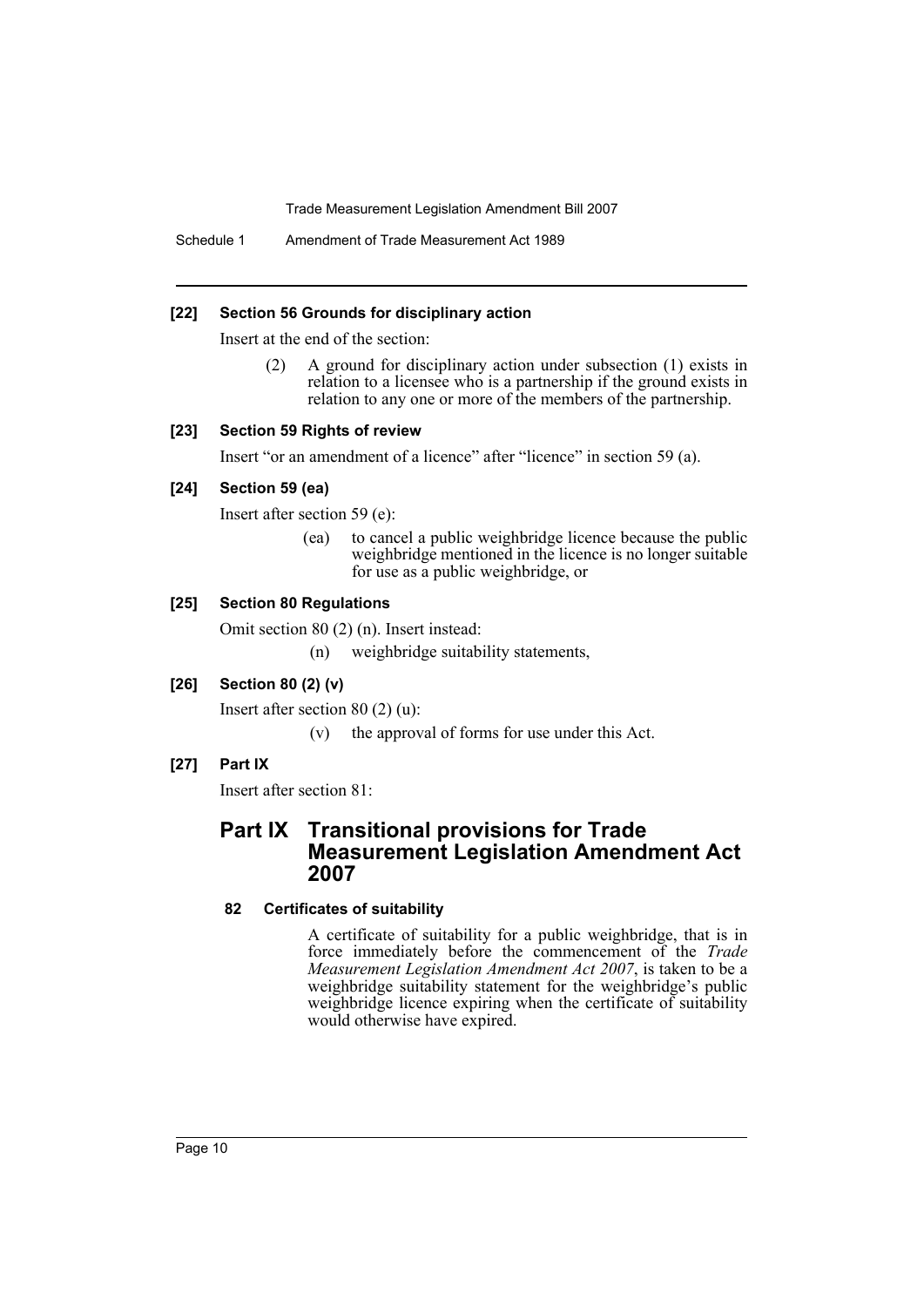Amendment of Trade Measurement Act 1989 Schedule 1

#### **83 Existing licensed public weighbridges**

- (1) This section applies if, immediately before the commencement of the *Trade Measurement Legislation Amendment Act 2007*, a licensee operates more than one public weighbridge under a public weighbridge licence.
- (2) On the commencement:
	- (a) each public weighbridge is taken to be licensed under a separate public weighbridge licence, and
	- (b) a separate periodic licence fee is not payable because of paragraph (a) until the day the periodic licence fee is payable under section 52 after the commencement.
- (3) Also, if, after the commencement:
	- (a) a licensee for a public weighbridge that is taken under subsection  $(2)$   $(a)$  to be licensed under a separate public weighbridge licence pays a separate periodic licence fee for the public weighbridge, and
	- (b) the administering authority decides the weighbridge is still suitable for use as a public weighbridge,

the licensing authority must issue to the licensee a separate public weighbridge licence for the weighbridge with a weighbridge suitability statement on it in force for the period for which the fee payable in relation to the statement has been paid.